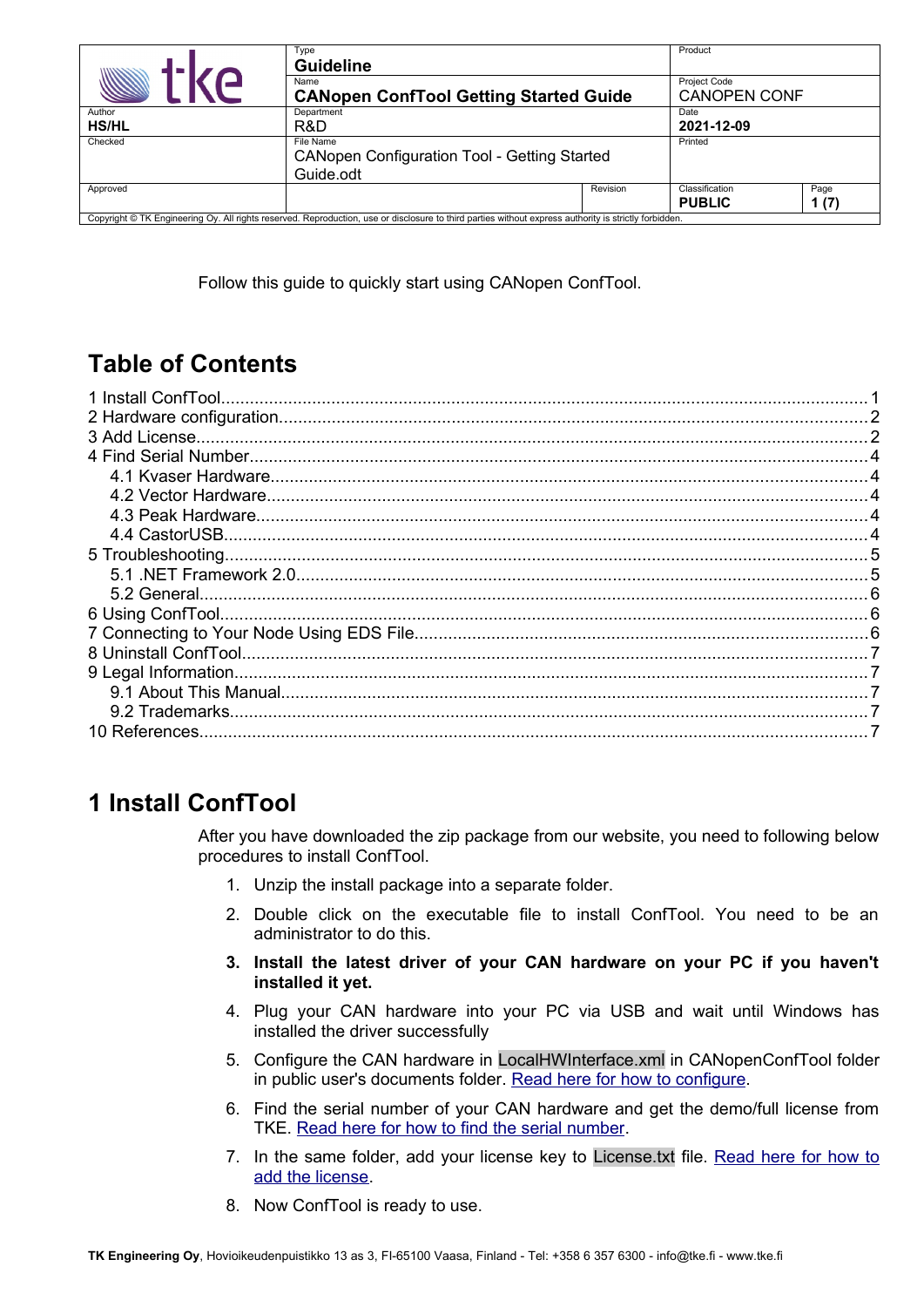CANopen Configuration Tool - Getting Started Guide.odt **2 (7)**

### <span id="page-1-1"></span>**2 Hardware configuration**

Open the hardware configuration file *C:\Users\Public\Documents\CANopenConfTool\ LocalHwInterface.xml*

using Notepad or Notepad++

Navigate to the tag <hardwareconfig>

Find the tag <channelnr> under tag <channelnumber>

Find the tag <driver> under tag <hardwaredriver>

Set the parameter according to the CAN-USB hardware brand listed in below table.

| <b>CAN-USB brand</b> | <channelnr></channelnr> | <driver></driver>      |
|----------------------|-------------------------|------------------------|
| Kvaser               |                         | <b>KVASERlibPlugin</b> |
| Vector               |                         | VectorLibPlugin        |
| Peak                 |                         | PeakLibPlugin          |
| <b>TKE CastorUSB</b> |                         | CastorUSBPlugin        |

Save and close this file.

# <span id="page-1-0"></span>**3 Add License**

A special file "**C:\Users\Public\Documents\CANopenConfTool\License.txt**" is used to store the license keys. Open this file and paste the license key as a new row and save and close the file.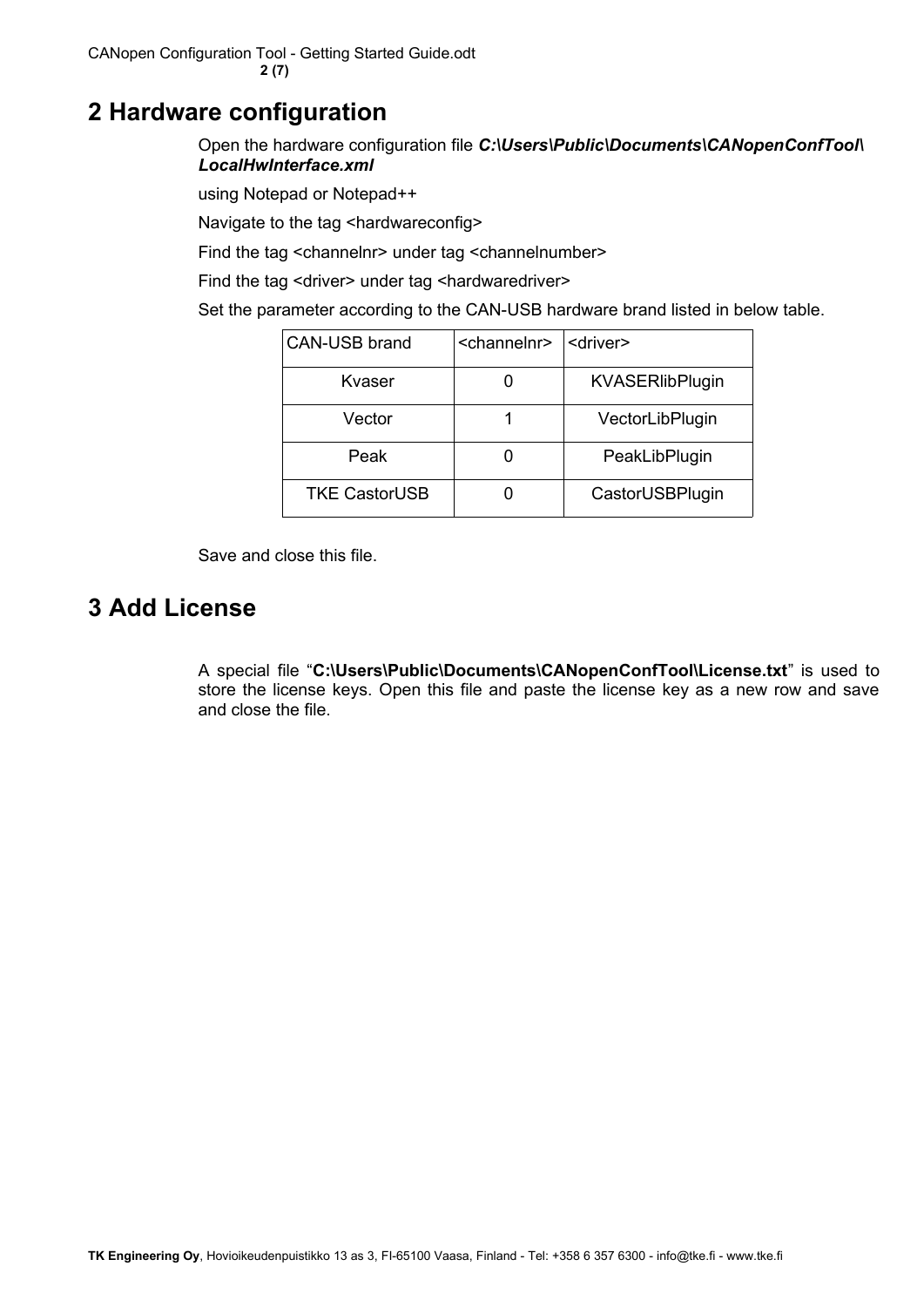#### CANopen Configuration Tool - Getting Started Guide.odt **3 (7)**



*Figure 1: License File location*

Correct key for a full licenses looks like:

1C55B7F3 C6EE9E70 B02D4BA6 C5388910 FFE2C64C

and for a demo license:

2E5D5B90 FD505805 4EA6839B 62DE807B F526D10C|1411503613|1017

Please remember that there are white spaces between the character groups, but there shall not exist leading or trailing white spaces or line breaks. Please also remember, that the key has been generated based on either PC-hardware or interface serial number.

If CANopen ConfTool is just not working, please check following items before contacting TKE:

- 1. You have installed the device drivers. You may need administration rights for installing the drivers. If you have normal user rights, please contact your IT department.
- 2. You have installed CANopen ConfTool. You need administration rights for installing the software.
- 3. Your CAN-interface is properly visible and operating as a USB-device. Sometimes you need to disconnect and connect again the interface hardware.
- 4. You have sent proper hardware serial number. Either get the serial number printed on the hardware or from the Hardware configuration tool made by the hardware vendor.
- 5. You have copied the license key without modifying it. The keys are case sensitive and leading or trailing line breaks and white spaces may be accidentally included.
- 6. You have re-started CANopen ConfTool.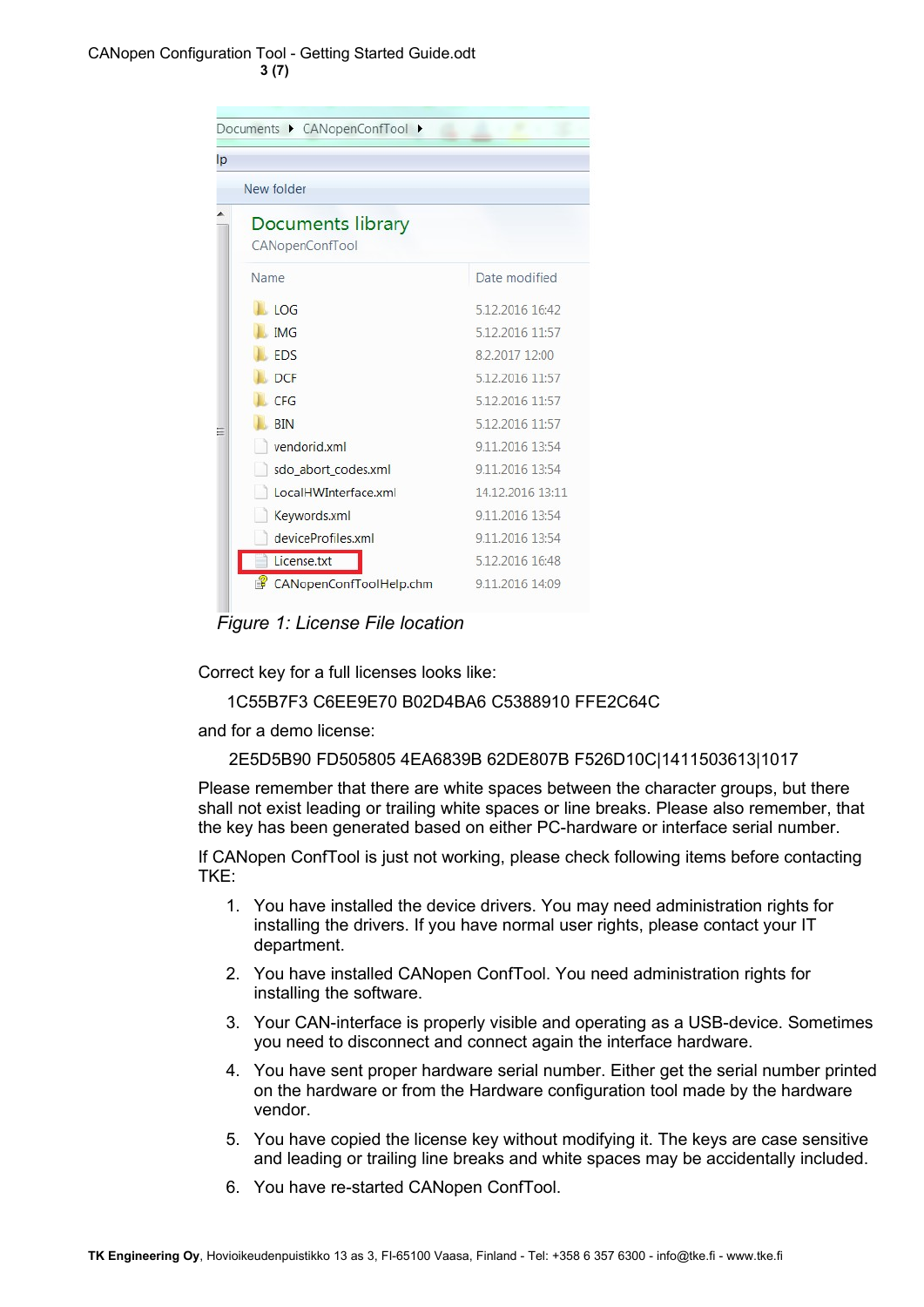# <span id="page-3-4"></span>**4 Find Serial Number**

### <span id="page-3-3"></span>**4.1 Kvaser Hardware**

The serial number is printed on the Kvaser USB-CAN hardware. It can also be retrived from Kvaser Hardware Configuration which is a tool installed when you install the driver.

Keep the Kvaser hardware plugged in to the PC when reading the serial number from the tool.

### <span id="page-3-2"></span>**4.2 Vector Hardware**

The serial number is printed on the Vector USB-CAN hardware. It can also be retrived from Vector Hardware which is a tool installed when you install the driver.

Keep the Vector hardware plugged in to the PC when reading the serial number from the tool.

#### <span id="page-3-1"></span>**4.3 Peak Hardware**

Some Peak USB-CAN hardware doesn't have serial number printed on the hardware. In order to get the serial number of the hardware, you need to follow below procedures.

After you have finished the configuration of LocalHwInterface.xml, plug in your Peak hardware to PC and open ConfTool. Select a bautrate and scan the bus. ConfTool will check the license and the logging area will report the serial number for the Peak hardware. For example, below image shows the serial number for a Peak USB-CAN hardware. Send this serial number to [info@tke.fi](mailto:info@tke.fi) for a trial license.

| CANopen Configurator                                                                                                                                                          |                      |                                                                                                                                                                                                                                                                                                                                                                                                      | X |
|-------------------------------------------------------------------------------------------------------------------------------------------------------------------------------|----------------------|------------------------------------------------------------------------------------------------------------------------------------------------------------------------------------------------------------------------------------------------------------------------------------------------------------------------------------------------------------------------------------------------------|---|
|                                                                                                                                                                               |                      |                                                                                                                                                                                                                                                                                                                                                                                                      |   |
| File<br>Help                                                                                                                                                                  |                      |                                                                                                                                                                                                                                                                                                                                                                                                      |   |
|                                                                                                                                                                               | <b>Device Type</b>   | Devicetype profile unknown.                                                                                                                                                                                                                                                                                                                                                                          |   |
|                                                                                                                                                                               | Vendor               | Vendorld description not known.                                                                                                                                                                                                                                                                                                                                                                      |   |
|                                                                                                                                                                               | <b>Product Code</b>  | 0x0                                                                                                                                                                                                                                                                                                                                                                                                  |   |
|                                                                                                                                                                               | Revision Number 0.0  |                                                                                                                                                                                                                                                                                                                                                                                                      |   |
|                                                                                                                                                                               | <b>Serial Number</b> | $\mathbf{0}$                                                                                                                                                                                                                                                                                                                                                                                         |   |
| contact info@tke.fi for license!<br>[2017-02-10 10:30:44] Configuration ended.<br>[2017-02-10 10:30:44] Err: Auto configuration failed. No license found<br>INo license found |                      | [2017-02-10 10:30:44] Listening for Active CANopen nodes at bitrate 500 kbps<br>[2017-02-10 10:30:44] Err: No valid license found for CAN-interface with serial number: 2390790920 Please add your license to License.txt or<br>[2017-02-10 10:30:44] Err: Couldn't found valid license: No license found<br>[ 2017-02-10 10:30:44 ] Searching for CFG Files and matching DCF Files No license found |   |

*Figure 2: Find Peak hardware serial number*

### <span id="page-3-0"></span>**4.4 CastorUSB**

CastorUSB is a USB-CAN hardware manufactured by TKE. Follow below procedure to find the serial number of your CastorUSB.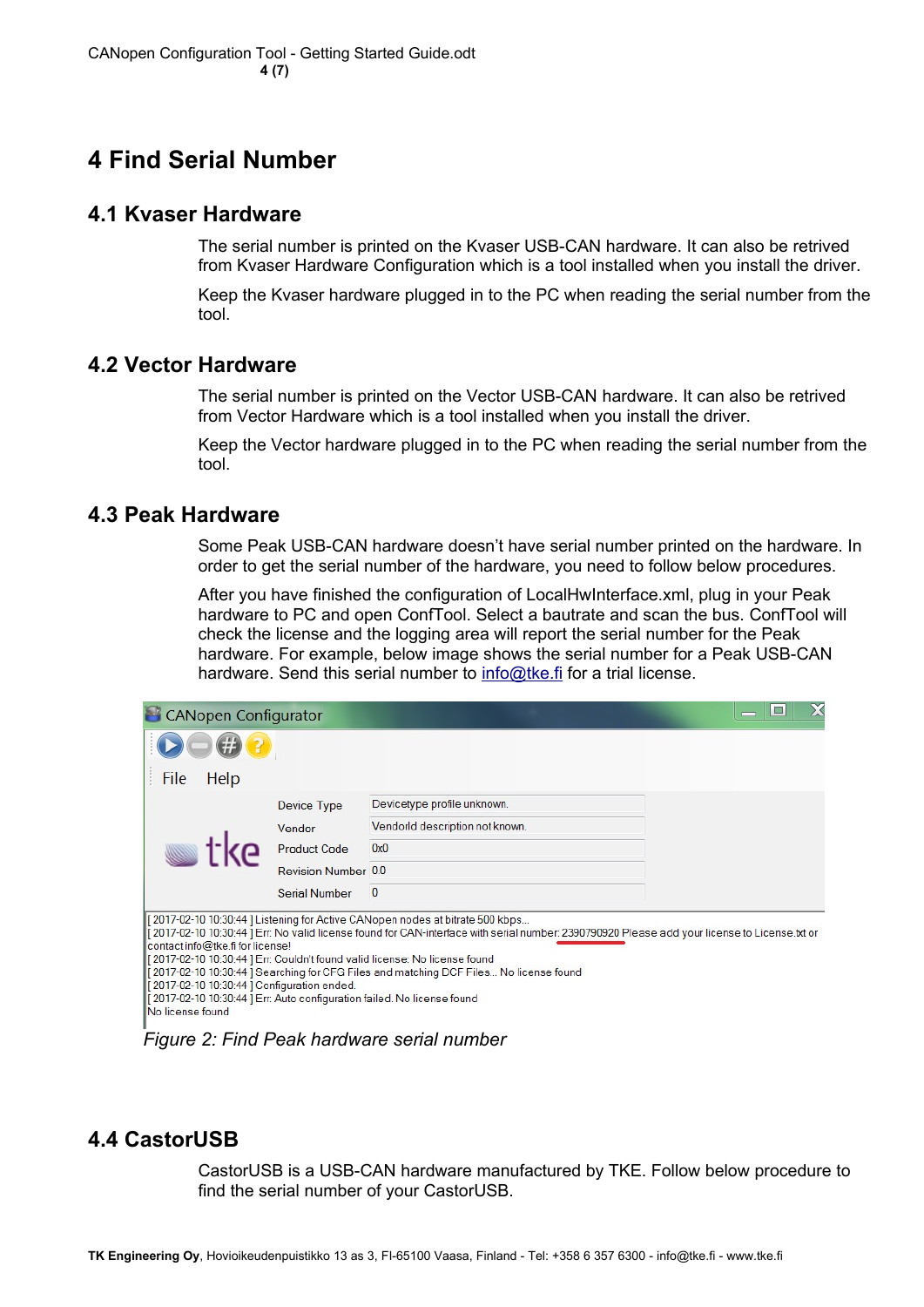After you have finished the configuration of LocalHwInterface.xml, plug in your CastorUSB hardware to PC and open ConfTool. Select a bautrate and scan the bus. ConfTool will check the license and the logging area will report the serial number for the Peak hardware. For example, below image shows the serial number for a CastorUSB hardware. Send this serial number to [info@tke.fi](mailto:info@tke.fi) for a trial license.

| <b>CANopen Configurator</b>                                                                                                                                                  |                      |                                                                                                                                                                                                                                                                                                                                                                                                   |  |
|------------------------------------------------------------------------------------------------------------------------------------------------------------------------------|----------------------|---------------------------------------------------------------------------------------------------------------------------------------------------------------------------------------------------------------------------------------------------------------------------------------------------------------------------------------------------------------------------------------------------|--|
|                                                                                                                                                                              |                      |                                                                                                                                                                                                                                                                                                                                                                                                   |  |
| Help<br>File                                                                                                                                                                 |                      |                                                                                                                                                                                                                                                                                                                                                                                                   |  |
|                                                                                                                                                                              | <b>Device Type</b>   | Devicetype profile unknown.                                                                                                                                                                                                                                                                                                                                                                       |  |
|                                                                                                                                                                              | Vendor               | Vendorld description not known.                                                                                                                                                                                                                                                                                                                                                                   |  |
|                                                                                                                                                                              | <b>Product Code</b>  | 0x0                                                                                                                                                                                                                                                                                                                                                                                               |  |
|                                                                                                                                                                              | Revision Number 0.0  |                                                                                                                                                                                                                                                                                                                                                                                                   |  |
|                                                                                                                                                                              | <b>Serial Number</b> | $\mathbf{0}$                                                                                                                                                                                                                                                                                                                                                                                      |  |
| contact info@tke.fi for license!<br>2017-02-10 10:36:28   Configuration ended.<br>2017-02-10 10:36:29 ] Err: Auto configuration failed. No license found<br>No license found |                      | 2017-02-10 10:36:27 ] Listening for Active CANopen nodes at bitrate 500 kbps<br>2017-02-10 10:36:28 ] Err: No valid license found for CAN-interface with serial number: FTTEIL35B Please add your license to License.txt or<br>2017-02-10 10:36:28 ] Err: Couldn't found valid license: No license found<br>2017-02-10 10:36:28 ] Searching for CFG Files and matching DCF Files No license found |  |

*Figure 3: Find CastorUSB serial number*

# <span id="page-4-1"></span>**5 Troubleshooting**

### <span id="page-4-0"></span>**5.1 .NET Framework 2.0**

CANopen ConfTool is targeted towards .NET Framework version 2.0. You might need to enable .NET Framework 3.5 (which includes .NET 2.0). Doing this requires an Internet connection.

Open to the Windows Start menu and search for "Windows features". Click on **Turn Windows features on or off**.



Select **.NET Framework 3.5 (includes .NET 2.0 and 3.0)** and click OK. This will download and install the required software.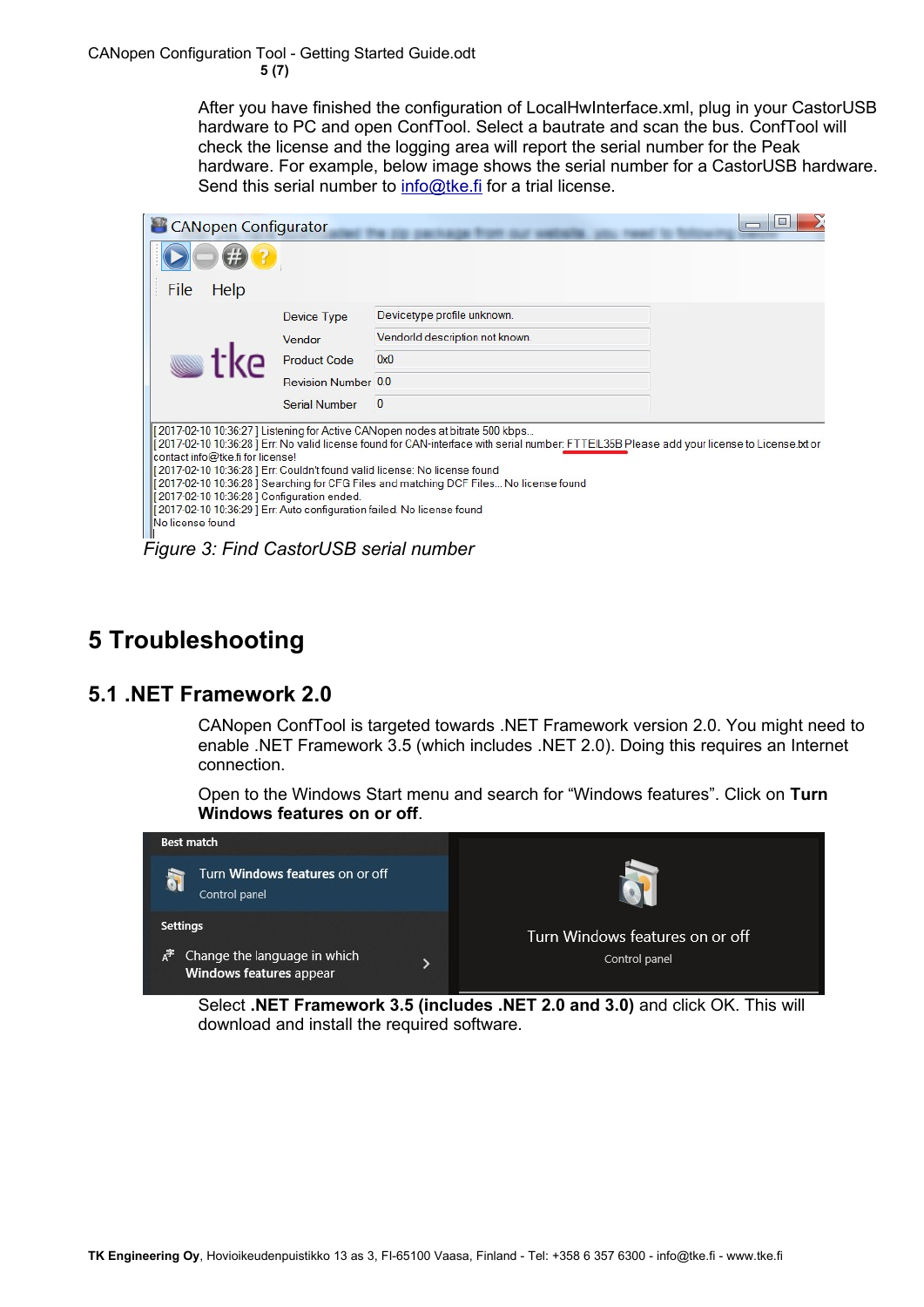CANopen Configuration Tool - Getting Started Guide.odt **6 (7)**

|                                                                                                                                                         | <b>Windows Features</b>                         |    |        | × |  |
|---------------------------------------------------------------------------------------------------------------------------------------------------------|-------------------------------------------------|----|--------|---|--|
|                                                                                                                                                         | Turn Windows features on or off                 |    |        |   |  |
| To turn a feature on, select its checkbox. To turn a feature off, clear its<br>checkbox. A filled box means that only part of the feature is turned on. |                                                 |    |        |   |  |
| Т<br>$\mathbf{F}$                                                                                                                                       | NET Framework 3.5 (includes .NET 2.0 and 3.0).  |    |        | ́ |  |
| $\overline{+}$<br>ıш                                                                                                                                    | .NET Framework 4.8 Advanced Services            |    |        |   |  |
|                                                                                                                                                         | Active Directory Lightweight Directory Services |    |        |   |  |
|                                                                                                                                                         | Containers                                      |    |        |   |  |
|                                                                                                                                                         | Data Center Bridging                            |    |        |   |  |
| Œ                                                                                                                                                       | Device Lockdown                                 |    |        |   |  |
|                                                                                                                                                         | <b>Guarded Host</b>                             |    |        |   |  |
| $+$                                                                                                                                                     | Hyper-V                                         |    |        |   |  |
|                                                                                                                                                         | Internet Explorer 11                            |    |        |   |  |
| Œ                                                                                                                                                       | Internet Information Services                   |    |        |   |  |
|                                                                                                                                                         | Internet Information Services Hostable Web Core |    |        |   |  |
|                                                                                                                                                         | Legacy Components                               |    |        |   |  |
|                                                                                                                                                         |                                                 | ок | Cancel |   |  |

### <span id="page-5-2"></span>**5.2 General**

- You need administrative rights to install ConfTool
- Make sure there is enough free disk space on the drive where you will install ConfTool.
- Try using control panel to remove any previous version of ConfTool before installing the new one
- Contact [support@tke.fi](mailto:support@tke.fi) or your contact person at TKE for help with your Windows OS info(32 or 64 bit, edition type), ConfTool version and the error message you got when the installation fails

### <span id="page-5-1"></span>**6 Using ConfTool**

Click on Help button in ConfTool and refer to the help document chapter called How to for detailed instructions of how to use differnet mode to configure the CANopen device.

### <span id="page-5-0"></span>**7 Connecting to Your Node Using EDS File**

To be able to communicate with a CANopen node, CANopen Configuration Tool needs an EDS file for the specific brand and model of your node.

The EDS file must be placed in this folder:

• C:\Users\Public\Documents\CANopenConfTool\EDS

The EDS file must exactly match your node. This means the following parameters must match:

- Device Type
- Vendor Id
- Product Code